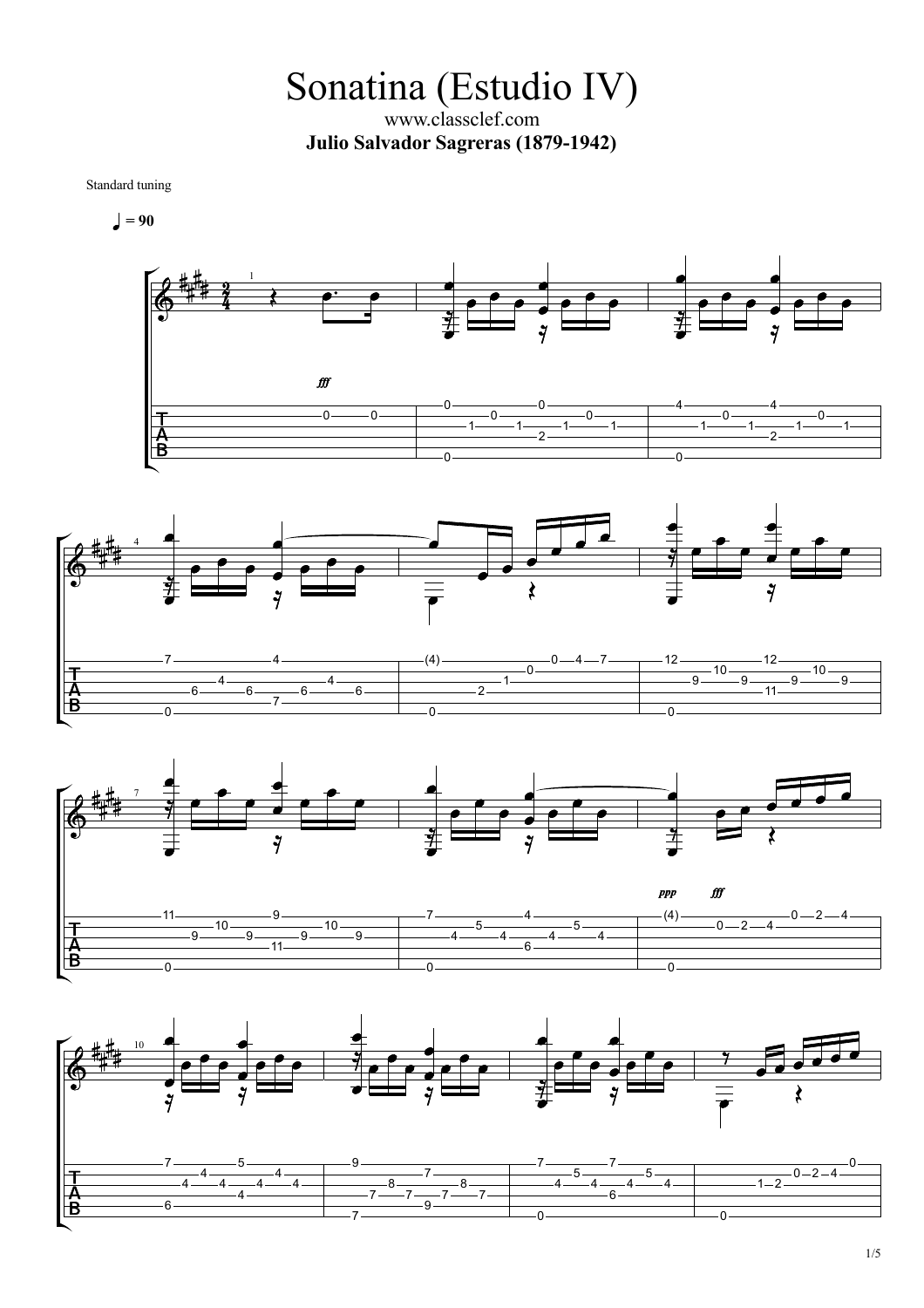





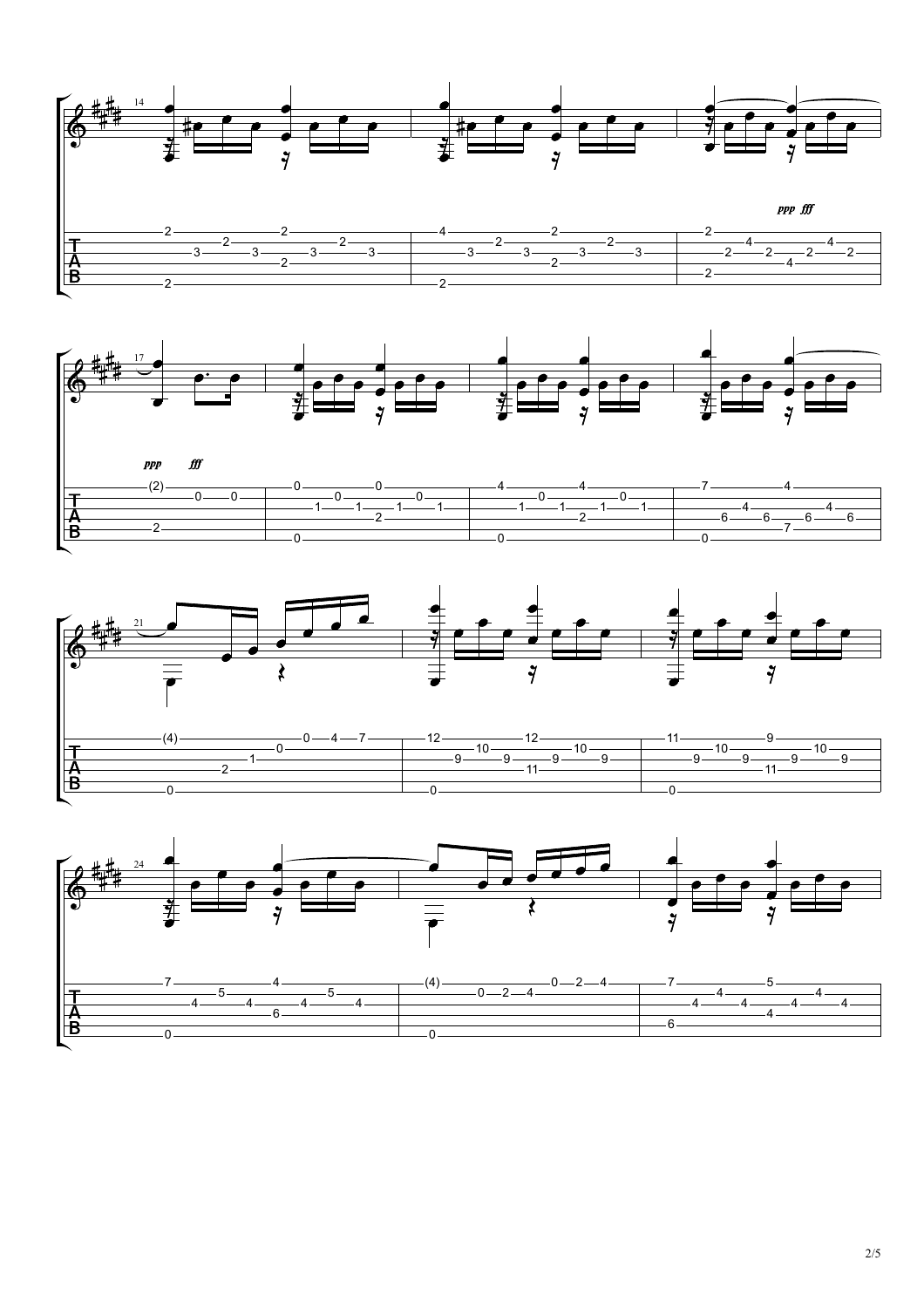



 $\begin{array}{c} \hline \rule{0mm}{2mm} \rule[0mm]{0mm}{2mm} \rule[0mm]{0mm}{2mm} \rule[0mm]{0mm}{2mm} \rule[0mm]{0mm}{2mm} \rule[0mm]{0mm}{2mm} \rule[0mm]{0mm}{2mm} \rule[0mm]{0mm}{2mm} \rule[0mm]{0mm}{2mm} \rule[0mm]{0mm}{2mm} \rule[0mm]{0mm}{2mm} \rule[0mm]{0mm}{2mm} \rule[0mm]{0mm}{2mm} \rule[0mm]{0mm}{2mm} \rule[0mm]{0mm}{2mm} \rule[0mm]{0mm}{2mm} \rule[0mm]{0mm}{2mm} \rule[0mm]{0mm}{$ 

2<sup>-</sup>



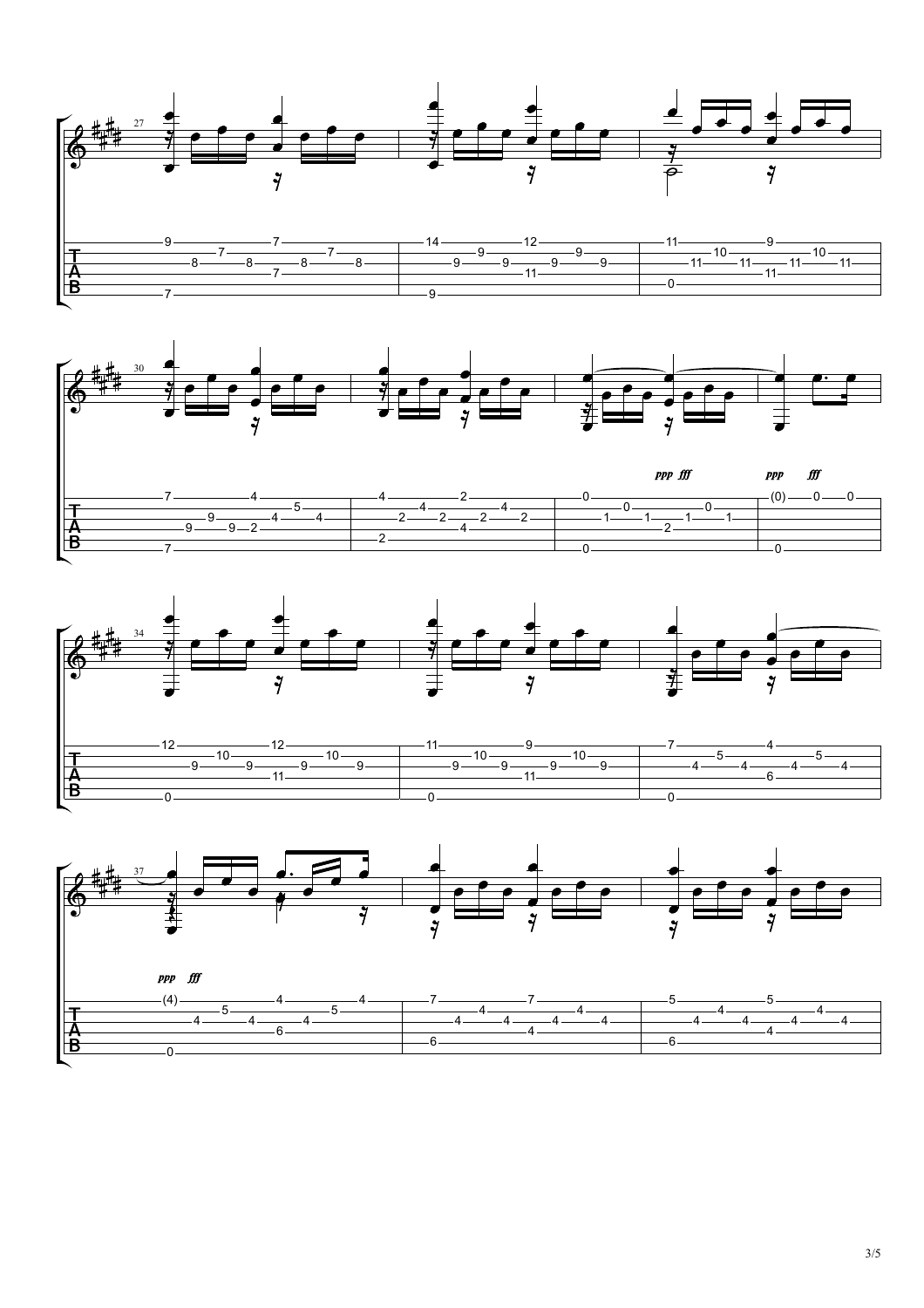